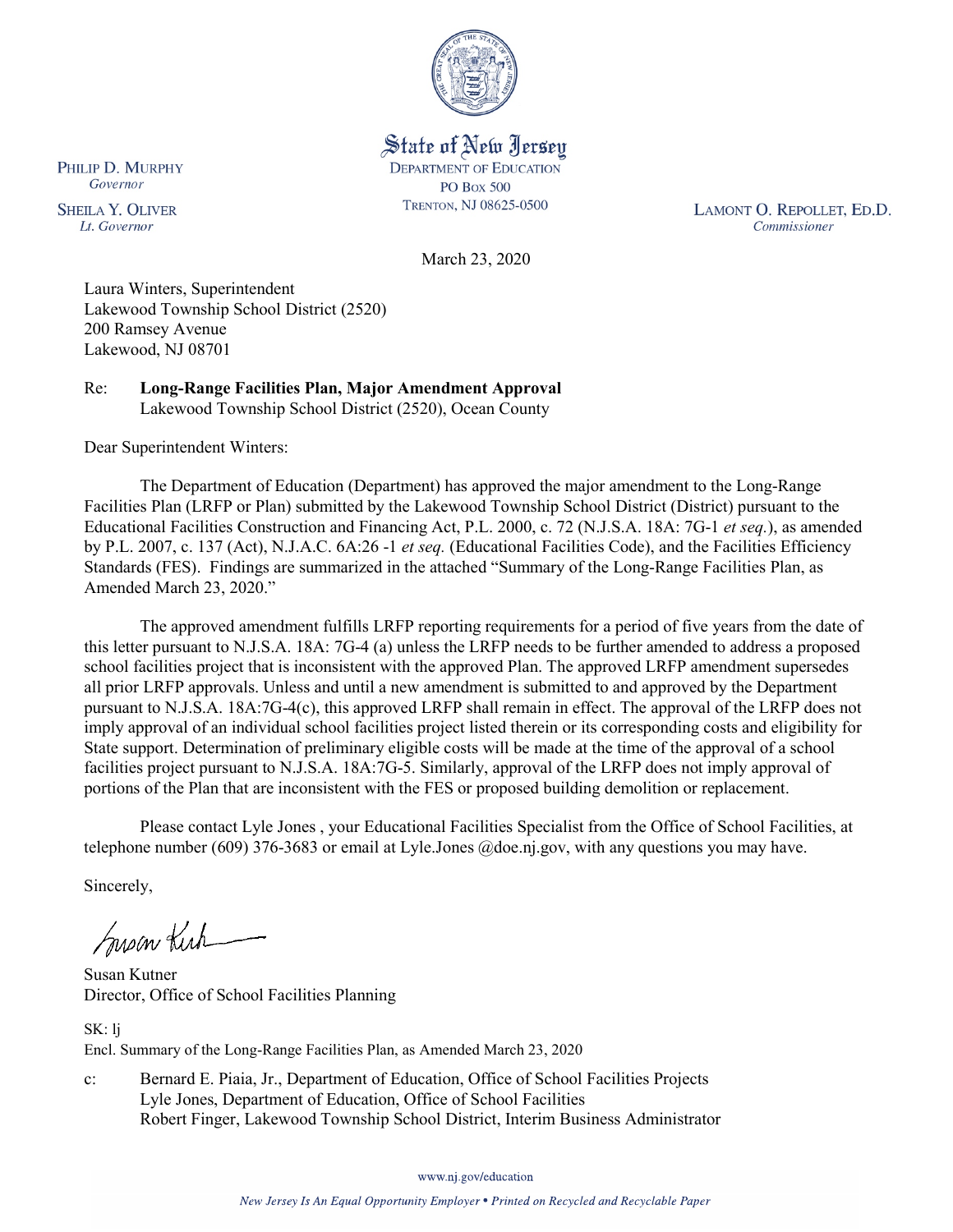# **Lakewood Township School District (2520) Summary of the Long-Range Facilities Plan, as Amended March 23, 2020**

The Department of Education (Department) has completed its review of the major amendment to the Long-Range Facilities Plan (LRFP or Plan) submitted by the Lakewood Township School District (District) pursuant to the Educational Facilities Construction and Financing Act, P.L. 2000, c. 72 (N.J.S.A. 18A: 7G-1 *et seq.*), as amended by P.L. 2007, c. 137 (Act), N.J.A.C. 6A:26-1 et seq. (Educational Facilities Code), and the Facilities Efficiency Standards (FES).

The following provides a summary of the District's approved amended LRFP. The summary is based on the standards set forth in the Act, the Educational Facilities Code, the FES, District-reported information in the Department's LRFP reporting system, and supporting documentation. The referenced reports in *italic* text are standard reports available on the Department's LRFP website.

### **1. Inventory Overview**

The District is classified as a Regular Operating District (ROD) for funding purposes. It provides services for students in grades PK-12.

The District identified existing and proposed schools, sites, buildings, rooms, and site amenities in its LRFP. Table 1 lists the number of existing and proposed district schools, sites, and buildings. Detailed information can be found in the *School Asset Inventory Report* and the *Site Asset Inventory Report.*

**As directed by the Department, school facilities projects that have received initial approval by the Department and have been approved by the voters, if applicable, are represented as "existing" in the LRFP.** Approved projects that include new construction and/or the reconfiguration/reassignment of existing program space are as follows: n/a.

# **Table 1: Number of Schools, School Buildings, and Sites**

|                                              | Existing | <b>Proposed</b> |
|----------------------------------------------|----------|-----------------|
| Number of Schools (assigned DOE school code) |          |                 |
| Number of School Buildings <sup>1</sup>      |          |                 |
| Number of Non-School Buildings <sup>2</sup>  |          |                 |
| Number of Vacant Buildings                   |          |                 |
| Number of Sites                              |          |                 |

*1 Includes district-owned buildings and long-term leases serving students in district-operated programs 2 Includes occupied district-owned buildings not associated with a school, such as administrative or utility buildings*

Based on the existing facilities inventory submitted by the District:

- Schools using leased buildings (short or long-term):  $n/a$
- Schools using temporary classroom units (TCUs), excluding TCUs supporting construction: Lakewood Early Childhood Center (300)
- Vacant/unassigned school buildings:  $n/a$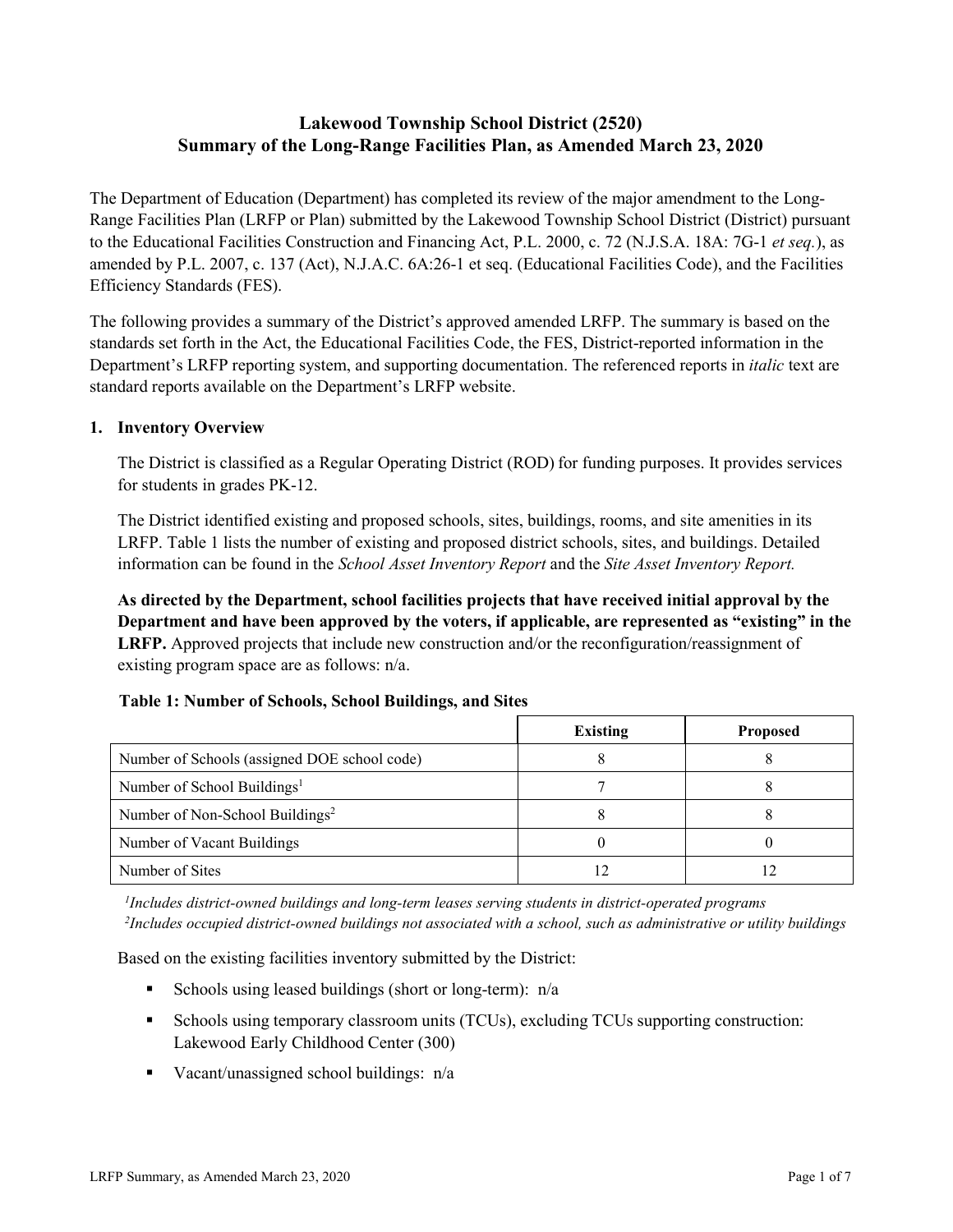**FINDINGS** The Department has determined that the proposed inventory is adequate for approval of the District's LRFP amendment. However, the LRFP determination does not imply approval of an individual school facilities project listed within the LRFP; the District must submit individual project applications for project approval.

# **2. District Enrollments**

The District determined the number of students, or "proposed enrollments," to be accommodated for LRFP planning purposes on a district-wide basis and in each school.

The Department minimally requires the submission of a standard cohort-survival projection using historic enrollment data from the Application for School State Aid (ASSA) or NJ Smart. The cohort-survival method projection method forecasts future students based upon the survival of the existing student population as it moves from grade to grade. A survival ratio of less than 1.00 indicates a loss of students, while a survival ratio of more than 1.00 indicates the class size is increasing. For example, if a survival ratio tracking first to second grade is computed to be 1.05, the grade size is increasing by 5% from one year to the next. The cohort-survival projection methodology works well for communities with stable demographic conditions. Atypical events impacting housing or enrollments, such as an economic downturn that halts new housing construction or the opening of a charter or private school, typically makes a cohort-survival projection less reliable.

#### **Proposed enrollments are based on a modified cohort-survival enrollment projection.**

Adequate supporting documentation was submitted to the Department to justify the proposed enrollments. Table 2 provides a comparison of existing and projected enrollments. All totals include special education students.

|                              | <b>Existing Enrollments</b> | <b>District Proposed Enrollments</b> |
|------------------------------|-----------------------------|--------------------------------------|
| <b>Grades</b>                | 2018-2019                   | 2023-2024                            |
| PK (excl. private providers) | 294                         | 446                                  |
| Grades K-5                   | 2,598                       | 3,178                                |
| Grades 6-8                   | 1,372                       | 976                                  |
| Grades 9-12                  | 1,288                       | 1,501                                |
| <b>Totals</b>                | 5,552                       | 6,101                                |

#### **Table 2: Enrollments**

**FINDINGS** The Department has determined the District's proposed enrollments to be acceptable for approval of the District's LRFP amendment. The Department will require a current enrollment projection at the time an application for a school facilities project is submitted incorporating the District's most recent enrollments in order to verify that the LRFP's planned capacity is appropriate for the updated enrollments.

#### **3. District Practices Capacity**

Based on information provided in the room inventories, *District Practices Capacity* was calculated for each school building to determine whether adequate capacity is proposed for the projected enrollments based on district scheduling and class size practices. The capacity totals assume instructional buildings can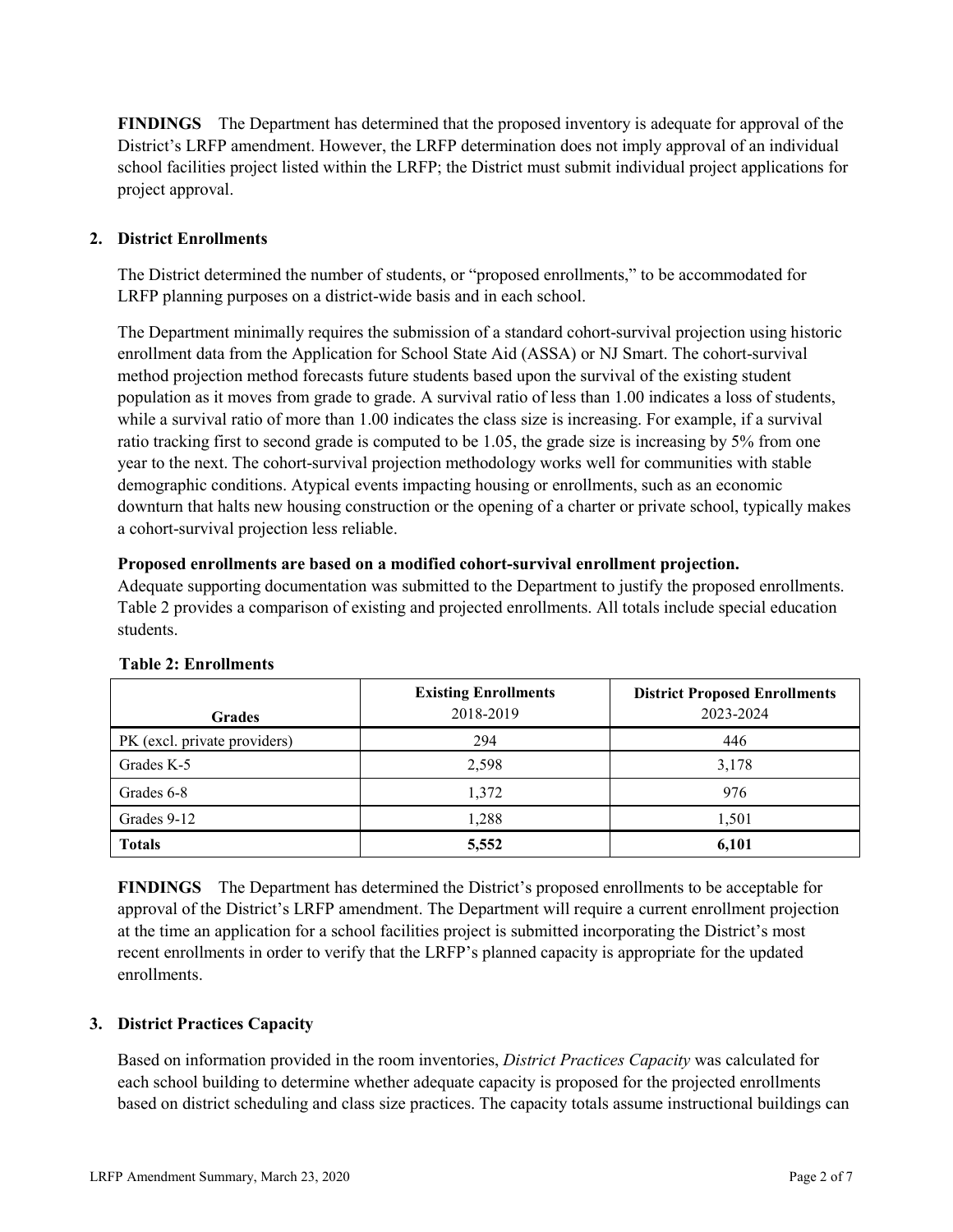be fully utilized regardless of school sending areas, transportation, and other operational issues. The calculations only consider district-owned buildings and long-term leases; short term leases and temporary buildings are excluded. A capacity utilization factor of 90% for classrooms serving grades K-8 and 85% for classrooms serving grades 9-12 is applied in accordance with the FES. No capacity utilization factor is applied to preschool classrooms.

In certain cases, districts may achieve adequate District Practices Capacity to accommodate enrollments but provide inadequate square feet per student in accordance with the FES, resulting in educational adequacy issues and "Unhoused Students." Unhoused students are considered in the "Functional Capacity" calculations used to determine potential State support for school facilities projects and are analyzed in Section 4.

Table 3 provides a summary of proposed enrollments and existing and proposed District-wide capacities. Detailed information can be found in the LRFP website reports titled *FES and District Practices Capacity Report, Existing Rooms Inventory Report, and Proposed Rooms Inventory Report.*

| <b>Grades</b>     | <b>Proposed</b><br><b>Enrollments</b> | <b>Existing</b><br><b>District</b><br><b>Practices</b><br>Capacity | <b>Existing</b><br>Deviation* | <b>Proposed</b><br><b>District</b><br><b>Practices</b><br>Capacity | <b>Proposed</b><br>Deviation* |
|-------------------|---------------------------------------|--------------------------------------------------------------------|-------------------------------|--------------------------------------------------------------------|-------------------------------|
| Elementary (PK-5) | 3,624                                 | 2,563.22                                                           | $-1,060.78$                   | 3,671.45                                                           | 47.45                         |
| Middle $(6-8)$    | 976                                   | 1,179.08                                                           | 203.08                        | 1,024.55                                                           | 48.55                         |
| High $(9-12)$     | 1,501                                 | 1,502.80                                                           | 1.80                          | 1,502.80                                                           | 1.80                          |
| <b>Totals</b>     | 6,101                                 | 5,245.10                                                           | $-855.90$                     | 6,198.80                                                           | 97.80                         |

**Table 3: District Practices Capacity Analysis**

*\* Positive numbers signify surplus capacity; negative numbers signify inadequate capacity. Negative values for District Practices capacity are acceptable for approval if proposed enrollments do not exceed 100% capacity utilization.*

Considerations:

- **Based on the proposed enrollments and existing room inventories, the District is projected to have** inadequate capacity for the following grade groups, assuming all school buildings can be fully utilized: n/a
- Adequate justification has been provided by the District if the proposed capacity for a school significantly deviates from the proposed enrollments. Generally, surplus capacity is acceptable for LRFP approval if additional capacity is not proposed through new construction.

**FINDINGS**The Department has determined that proposed District capacity, in accordance with the proposed enrollments, is adequate for approval of the District's LRFP amendment. The Department will require a current enrollment projection at the time an application for a school facilities project is submitted, incorporating the District's most recent Fall Enrollment Report, in order to verify that the LRFP's planned capacity meets the District's updated enrollments.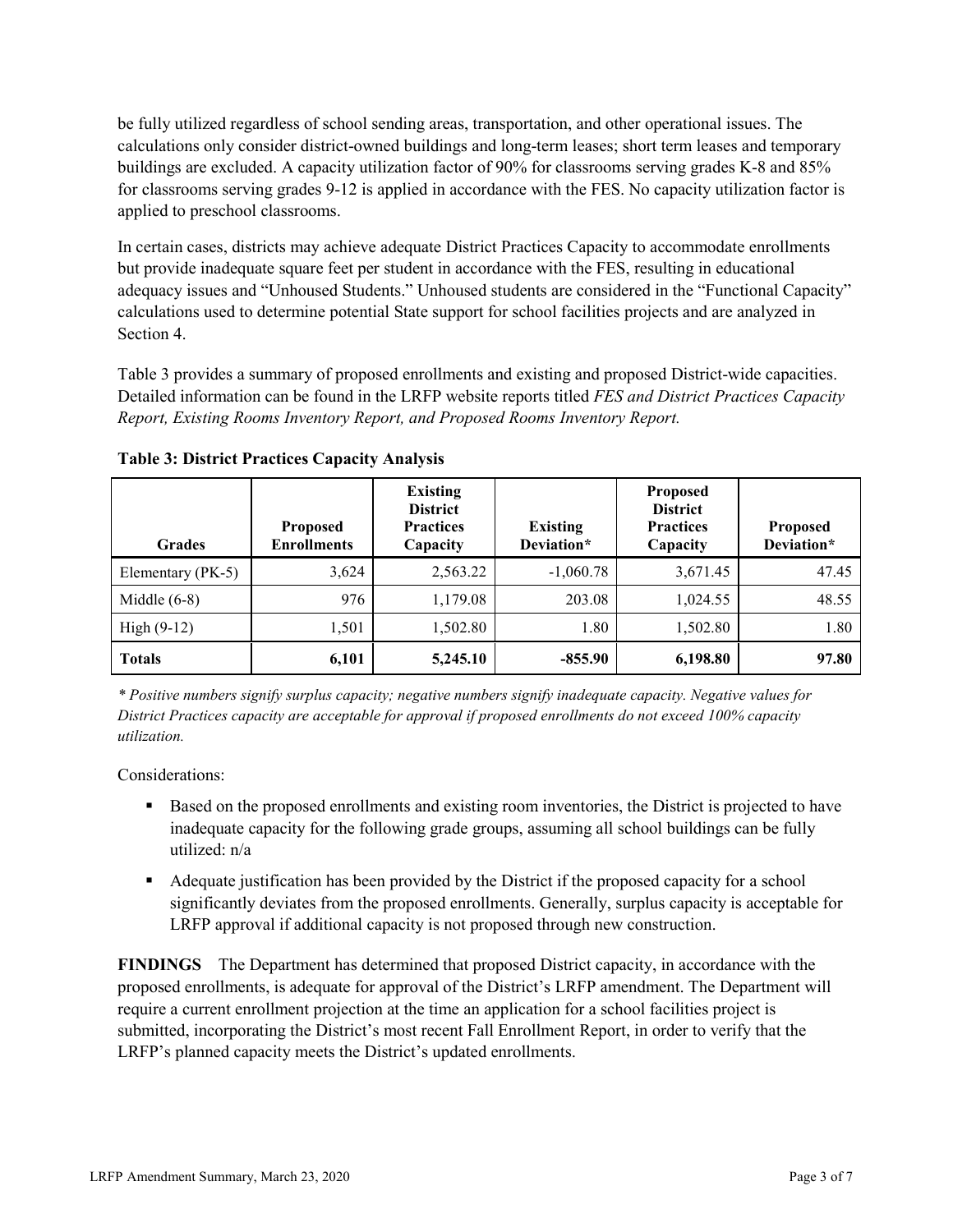### **4. New Construction Funding Eligibility**

*Functional Capacity* was calculated and compared to the proposed enrollments to provide a **preliminary estimate** of Unhoused Students and new construction funding eligibility. **Final determinations will be made at the time of project application approvals.**

*Functional Capacity* is the adjusted gross square footage of a school building *(total gross square feet minus excluded space)* divided by the minimum area allowance per full-time equivalent student for the grade level contained therein. *Unhoused Students* is the number of students projected to be enrolled in the District that exceeds the Functional Capacity of the District's schools pursuant to N.J.A.C. 6A:26-2.2(c). *Excluded Square Feet* includes (1) square footage exceeding the FES for any pre-kindergarten, kindergarten, general education, or self-contained special education classroom; (2) grossing factor square footage *(corridors, stairs, mechanical rooms, etc.)* that exceeds the FES allowance, and (3) square feet proposed to be demolished or discontinued from use. Excluded square feet may be revised during the review process for individual school facilities projects.

Table 4 provides a preliminary assessment of the Functional Capacity, Unhoused Students, and Estimated Maximum Approved Area for Unhoused Students for each FES grade group. The calculations exclude temporary facilities and short-term leased buildings. School buildings proposed for whole or partial demolition or reassignment to a non-school use are excluded from the calculations pending project application review. If a building is proposed to be reassigned to a different school, the square footage is applied to the proposed grades after reassignment. Buildings that are not assigned to a school are excluded from the calculations. In addition, only preschool students eligible for state funding (former ECPA students) are included. Detailed information concerning the calculations can be found in the *Functional Capacity and Unhoused Students Report* and the *Excluded Square Footage Report.*

|                                                | <b>PK/K-5</b> | $6 - 8$   | $9 - 12$ | <b>Total</b> |
|------------------------------------------------|---------------|-----------|----------|--------------|
| PK Eligible Students/K-12 Proposed Enrollments | 3,624         | 976       | 1,501    |              |
| FES Area Allowance (SF/student)                | 125.00        | 134.00    | 151.00   |              |
| <b>Prior to Completion of Proposed Work:</b>   |               |           |          |              |
| <b>Existing Gross Square Feet</b>              | 383,895       | 102,081   | 276,916  | 762,892      |
| Adjusted Gross Square Feet                     | 360,767       | 96,645    | 274,416  | 731,827      |
| <b>Adjusted Functional Capacity</b>            | 2,886.13      | 721.23    | 1,817.32 |              |
| Unhoused Students                              | 737.87        | 254.77    | 0.00     |              |
| Est. Max. Area for Unhoused Students           | 92,233.19     | 34,139.20 | 0.00     |              |
| <b>After Completion of Proposed Work:</b>      |               |           |          |              |
| Gross Square Feet                              | 457,508       | 109,956   | 276,916  | 844,380      |
| New Gross Square Feet                          | 73,613        | 7,875     | $\theta$ | 81,488       |
| Adjusted Gross Square Feet                     | 434,380       | 104,520   | 274,416  | 813,315      |
| Functional Capacity                            | 3,475.04      | 780.00    | 1,817.32 |              |
| Unhoused Students after Construction           | 226.63        | 196.00    | 0.00     |              |
| Est. Max. Area Remaining                       | 28,329.05     | 26,264.20 | 0.00     |              |

**Table 4: Estimated Maximum Approved Area for Unhoused Students**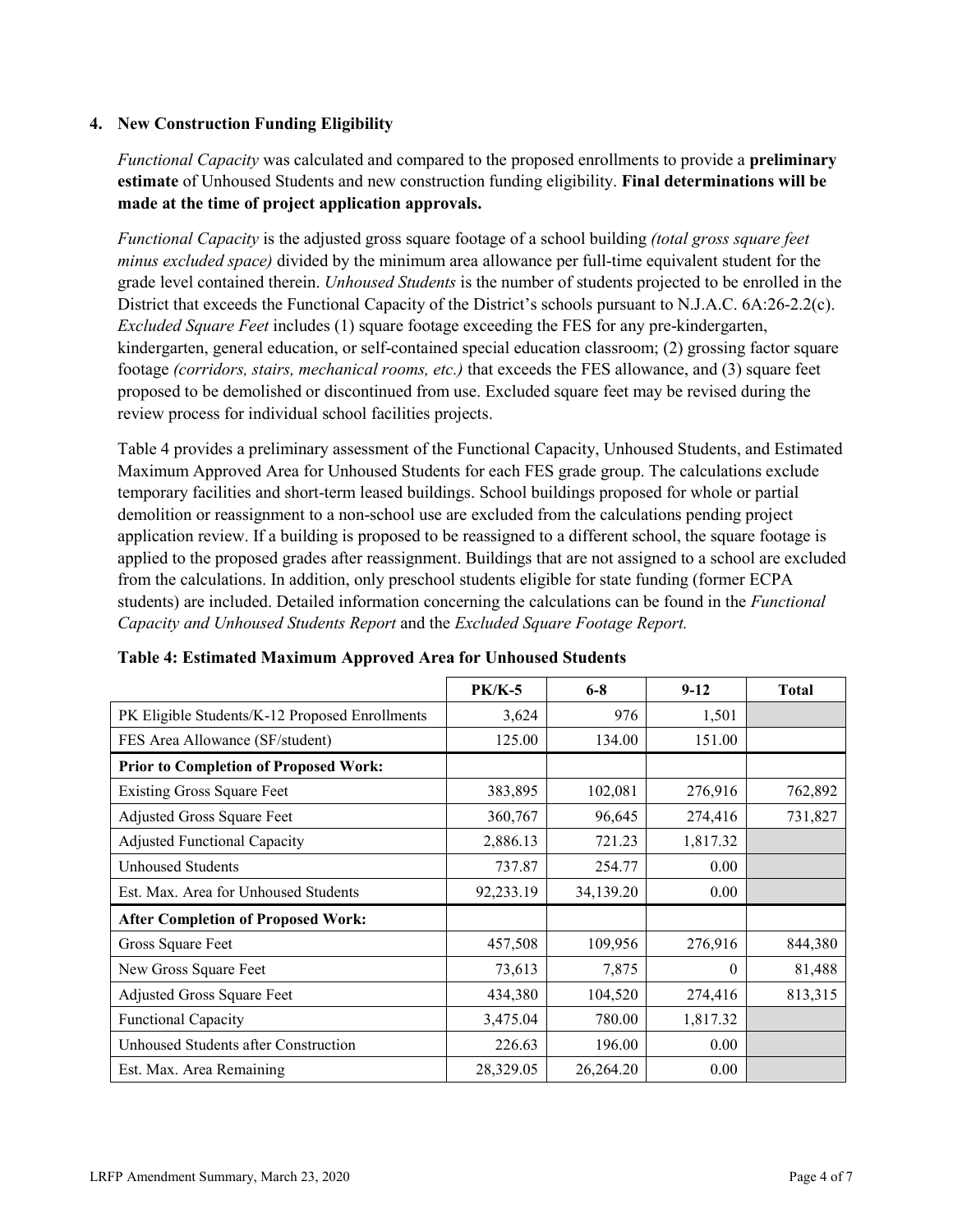Facilities used for non-instructional or non-educational purposes are ineligible for State support under the Act. However, projects for such facilities shall be reviewed by the Department to determine whether they are consistent with the District's LRFP and whether the facility, if it is to house students (full or part time) conforms to educational adequacy requirements. These projects shall conform to all applicable statutes and regulations.

Estimated costs represented in the LRFP by the District are for capital planning purposes only. The estimates are not intended to represent preliminary eligible costs or final eligible costs of approved school facilities projects.

Considerations:

- The District does not have approved projects pending completion, as noted in Section 1, that impact the Functional Capacity calculations.
- The Functional Capacity calculations *exclude* square feet proposed for demolition or discontinuation for the following FES grade groups and school buildings pending a feasibility study and project review: n/a .
- Based on the preliminary assessment, the District has Unhoused Students prior to the completion of proposed work for the following FES grade groups: PK-5, 6-8.
- New construction is proposed for the following FES grade groups: PK-5, 6-8.
- **Proposed new construction exceeds the estimated maximum area allowance for Unhoused** Students prior to the completion of the proposed work for the following grade groups:  $n/a$ .
- The District, based on the preliminary LRFP assessment, will have Unhoused Students after completion of the proposed LRFP work. If the District is projected to have Unhoused Students, adequate justification has been provided to confirm educational adequacy in accordance with Section 6 of this determination.

**FINDINGS** Functional Capacity and Unhoused Students calculated in the LRFP are preliminary estimates. Preliminary Eligible Costs (PEC) and Final Eligible Costs (FEC) will be included in the review process for specific school facilities projects. A feasibility study undertaken by the District is required if building demolition or replacement is proposed per N.J.A.C. 6A:26-2.3(b)(10).

# **5. Proposed Work**

The District assessed program space, capacity, and physical plant deficiencies to determine corrective actions. Capital maintenance, or *"system actions,"* address physical plant deficiencies due to operational, building code, and /or life cycle issues. Inventory changes, or *"inventory actions,*" add, alter, or eliminate sites, site amenities, buildings, and/or rooms.

The Act (N.J.S.A. 18A:7G-7b) provides that all school facilities shall be deemed suitable for rehabilitation unless a pre-construction evaluation undertaken by the District demonstrates to the satisfaction of the Commissioner that the structure might pose a risk to the safety of the occupants even after rehabilitation or that rehabilitation is not cost-effective. Pursuant to N.J.A.C. 6A:26-2.3(b)(10), the Commissioner may identify school facilities for which new construction is proposed in lieu of rehabilitation for which it appears from the information presented that new construction is justified, provided, however, that for such school facilities so identified, the District must submit a feasibility study as part of the application for the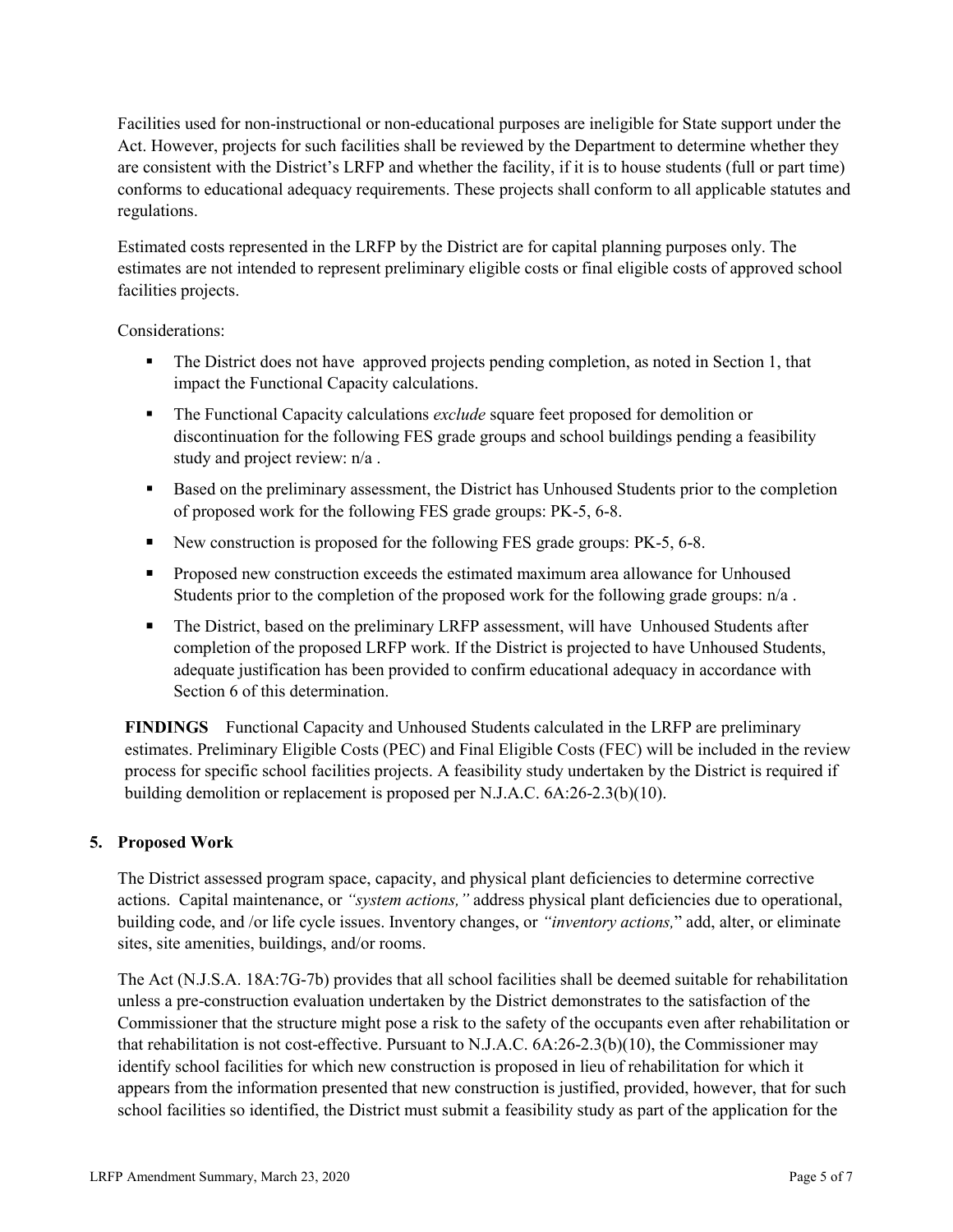specific school facilities project. The cost of each proposed building replacement is compared to the cost of additions or rehabilitation required to eliminate health and safety deficiencies and to achieve the District's programmatic model.

Table 5 lists the scope of work proposed for each school based on the building(s) serving their student population. Proposed inventory changes are described in the LRFP website reports titled *"School Asset Inventory Report and "Proposed Room Inventory Report."* Information concerning proposed systems work, or capital maintenance can be found in the "LRFP Systems Actions Summary Report".

With the completion of the proposed work, the following schools are proposed to be eliminated:  $n/a$ ; the following schools are proposed to be added: n/a .

| <b>Proposed Scope of Work</b>                                                                  | <b>Applicable Schools</b>                                                                                     |
|------------------------------------------------------------------------------------------------|---------------------------------------------------------------------------------------------------------------|
| Renovation only (no new construction)                                                          |                                                                                                               |
| System actions only (no inventory actions)                                                     | Clifton Avenue Elementary School (070), Ella<br>Clarke Elementary School (080), Lakewood<br>High School (050) |
| Existing inventory actions only (no systems actions)                                           | n/a                                                                                                           |
| Systems and inventory changes                                                                  | n/a                                                                                                           |
| <b>New construction</b>                                                                        |                                                                                                               |
| Building addition only (no systems or existing inventory actions)                              | n/a                                                                                                           |
| Renovation and building addition (system, existing inventory,<br>and new construction actions) | Lakewood Middle School (083), Oak Street<br>Elementary School (084), Spruce Street<br>Elementary School (090) |
| New building on existing site                                                                  | Lakewood ECC (300)                                                                                            |
| New building on new or expanded site                                                           | n/a                                                                                                           |
| Site and building disposal (in addition to above scopes)                                       |                                                                                                               |
| Partial building demolition                                                                    | n/a                                                                                                           |
| Whole building demolition                                                                      | n/a                                                                                                           |
| Site and building disposal or discontinuation of use                                           | Lakewood ECC TCUs (300)                                                                                       |

**Table 5. School Building Scope of Work**

**FINDINGS** The Department has determined that the proposed work is adequate for approval of the District's LRFP amendment. However, Department approval of proposed work in the LRFP does not imply the District may proceed with a school facilities project. The District must submit individual project applications with cost estimates for Department project approval. Both school facilities project approval and other capital project review require consistency with the District's approved LRFP.

#### **6. Proposed Room Inventories and the Facilities Efficiency Standards**

The District's proposed school buildings were evaluated to assess general educational adequacy in terms of compliance with the FES area allowance pursuant to N.J.A.C. 6A:26-2.2 and 2.3.

District schools proposed to provide less square feet per student than the FES after the completion of proposed work as indicated in Table 5 are as follows: Spruce Street Elementary School, Oak Street Elementary School